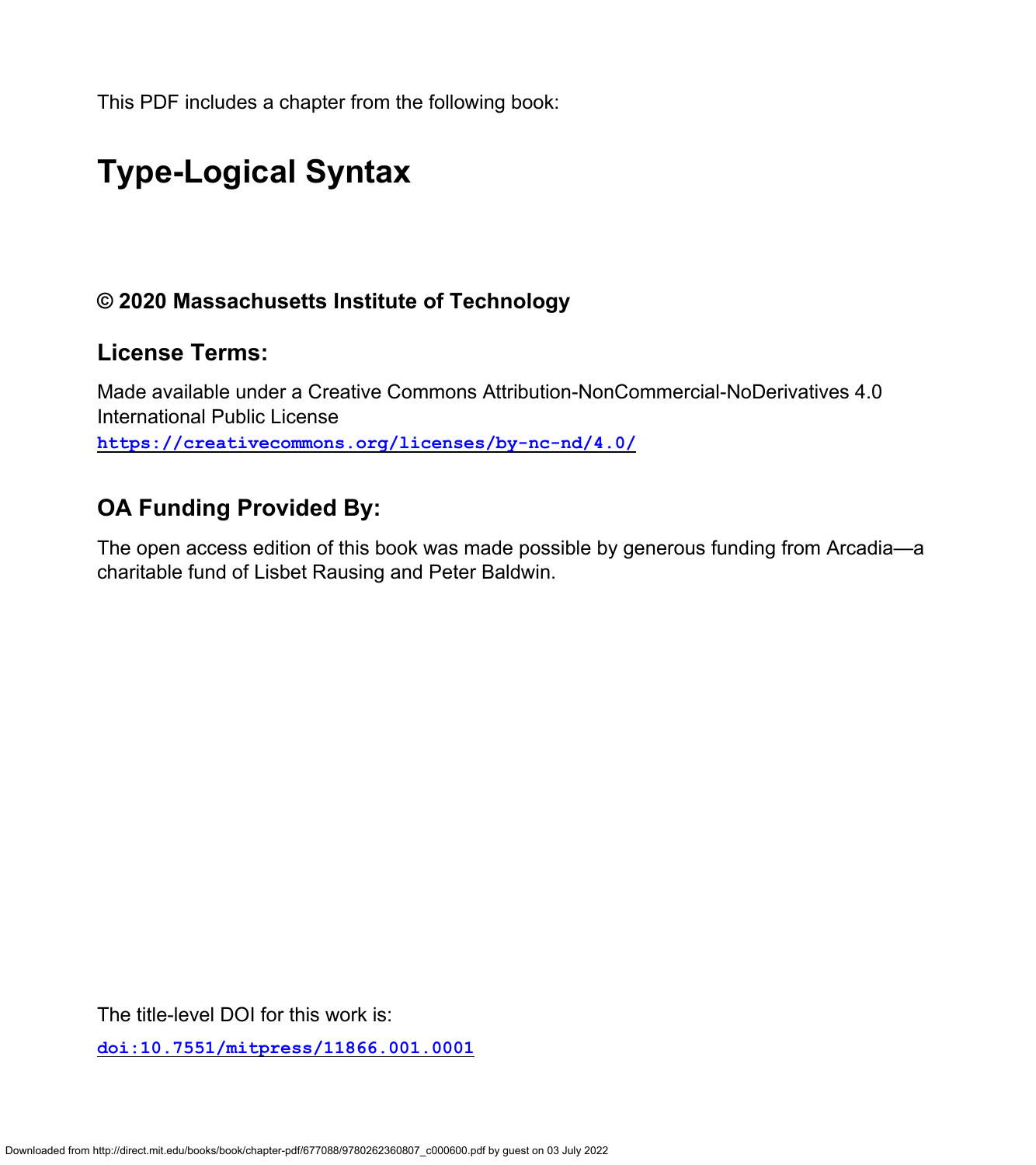## **7 Filler-Gap Dependency**

In this chapter, we extend the analysis of long-distance dependencies sketched briefly in chapter 2. The main purpose of this extension is twofold. First, there are certain empirical phenomena discussed extensively in the literature of phrase structure–based syntactic theories under the rubric of "syntactic binding domain phenomena" or "extraction pathway marking" (e.g., Zaenen 1983; Levine and Hukari 2006, 119; Chaves 2009, 48), which initially seem to pose significant difficulties to the type of analysis of extraction in terms of hypothetical reasoning from chapter 2, whose key analytic idea goes back to Muskens (2003). Though a complete analysis of this rather intricate empirical domain (which involves several languages with well-attested patterns of this sort) is beyond the scope of the present monograph, we find it important to skech the core idea of a possible elaboration of the Muskens-style analysis of extraction in TLCG. The account we formulate here should not be understood as a full-fledged analysis but rather as a proof of concept that the logical deductive system underlying our approach can be augmented with devices (which have empirical motivation in other domains) to deal with the locality effects exhibited by the extraction pathway marking data.

The second reason for extending the fragment of long-distance dependencies here is that the central focus of the next chapter is an interaction between ellipsis and extraction, and for this reason, we need to broaden the coverage of the simple analysis of extraction in chapter 2 so that it can deal with a wider range of data. In particular, an explicit analysis of parasitic gap licensing is needed in order to deal with the parasitic gap licensing by elided VPs discussed by Postal (1993), Shimada (1999), and Kennedy (2003). Since multiple-gap phenomena (including parasitic gaps) pose a potentially deep foundational issue for TLCG, we do not mean to offer here a definitive answer to the question of how best to deal with multiple gaps in TLCG. Our goal here is more modest. We sketch an outline of one possible approach that does not involve a radical reworking of the foundations of the architecture of the syntax-semantics interface. We then show, in the next chapter, that this analysis interacts in a simple and direct fashion with the analysis of VP ellipsis from chapter 6 to straightforwardly predict the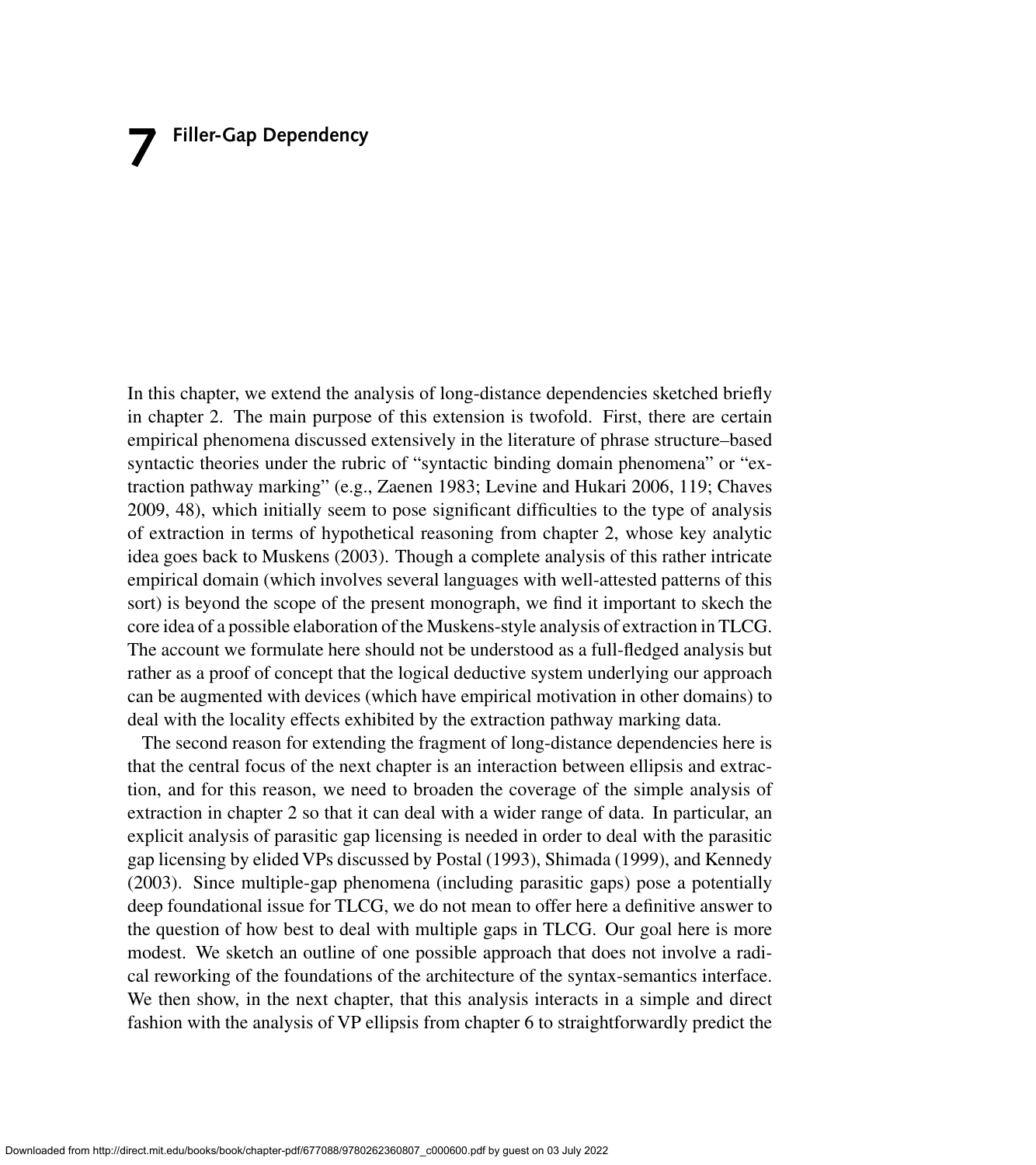ellipsis/extraction interaction data that Kennedy (2003) adduces for his deletion-based analysis of VP ellipsis in English.

It may ultimately turn out that the specific analyses of extraction pathway marking and multiple-gap phenomena we introduce in this chapter need to be replaced by more elaborate/sophisticated analyses, possibly together with some major reformulations of (at least part of) the logical deductive system itself, for example, along the lines of a recent proposal by Morrill (2017) for the analysis of multiple gaps. If this turns out to be the case, the specific analysis we formulate below should be viewed as a touchstone that any analysis that supersedes it should be able to account for, with comparable or (ideally) less extra machinery involved. In any event, the treatment of long-distance dependencies is a relatively underdeveloped domain of inquiry in TLCG research, and for this reason, our own investigations in this chapter have a more exploratory nature than the material presented in previous chapters. Where there are open issues and alternative analytic perspectives, we note them as such in the ensuing discussions.

#### **7.1 Extraction Pathway Marking**

#### **7.1.1 The Reality of Extraction Pathway Marking**

There is a basis for viewing extraction as a series of locally constructed linkages: the existence of languages which distinctively mark in some way the syntactic domains intervening between fillers and their associated gaps. This pattern, first identified as a cross-linguistic pattern in Zaenen (1983), immediately confronts accounts such as Muskens's (2003) with a descriptive difficulty which, unlike island effects, is unlikely to originate in non-syntactic factors. The problem is that, on Muskens's account, the morpho-syntactic/prosodic "registration" of a filler-gap pathway will not be possible. In Muskens's analysis of extraction, the linkage between the gap and filler is established via a single step of hypothetical reasoning via the vertical slash, and given the nature of hypothetical reasoning, whether or not a particular linguistic expression "contains a gap" is impossible to tell since a hypothesis does not necessarily correspond to a gap within the overall architecture of grammar.

Consider, for concreteness, the facts first reported by James McCloskey (1979) for Irish:

- (335) Shíl thought I COMP would-be he there mé **goN** mbeadh sé ann. 'I thought that he would be there.'
- (336) Dúirt mé **gurL** said I **goN**+PAST thought I **goN** would-be he there shíl me **goN** mbeadh sé ann. 'I said that I thought that he would be there.'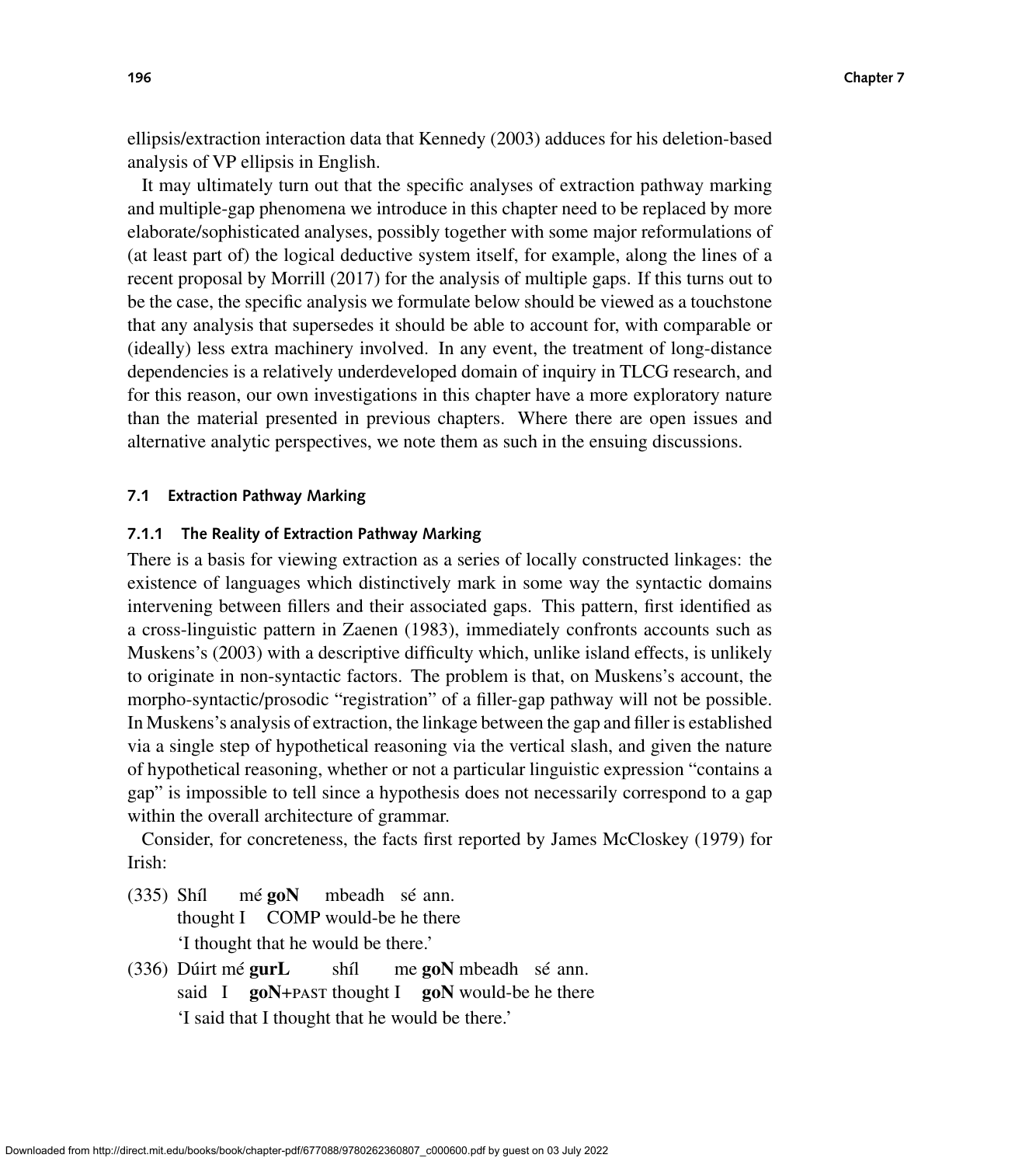In  $(335)$ – $(336)$ , we see multiple instances of  $g$ - complementizers, as is appropriate to a series of clauses in which all valence requirements are locally satisfied by overt constituents. In (337), however, while the lower clause contains no gap "sites" and is appropriately marked with a *g-* complementizer, the upper clause, which is missing its subject (as indicated by the gap marker ), is identified via an  $a$ - form.<sup>1</sup>

(337) an fear **aL** the man COMP thought COMP would-be he there shíl **goN** mbeadh sé ann 'the man that thought he would be there'

Finally, the examples in (338)–(339) display the characteristic local registration in Irish of the linkage between the filler and the gap over an arbitrary number of structural levels.

- (338) an fear **aL** the man COMP thought I COMP would-be \_\_ there shíl mé **aL** bheadh ann 'the man that I thought would be there'
- (339) an fear **aL** the man COMP said I COMP thought I COMP would-be \_\_ there dúirt mé **aL** shíl mé **aL** bheadh ann 'The man that I said I thought would be there'

Moreover, regardless of the depth of the extraction, as soon as the gap site is identified, all lower clauses which themselves are not associated with an extraction will be marked by *g-* class complementizers, a point illustrated in (337) and at still greater structural depth in (340).

(340) an fear **aL** the man COMP said he COMP thought \_\_ COMP would-be he there dúirt sé **aL** shíl **goN** mbeadh sé ann 'the man that he said thought he would be there'

Apart from its inherent interest as a convincing demonstration of the local nature of information sharing in extraction dependencies, the grammatical marking of extraction pathways in Irish provides further corroboration of the convergence between valent and adjunct extraction.

Note first that Irish supports the argument that extraction of adjuncts (corresponding to functors in our framework) is mediated by exactly the same mechanisms as are required for the extraction of arguments:

(341) an lá [the day]<sub>*j*</sub> COMP were we in Derry  $e_j$ **aL** bhí muid nDoire

<sup>1.</sup> The locution "gap site" is used here as an informal abbreviation for "string position in which a phonologically overt substring would normally appear in the saturation of some functor type."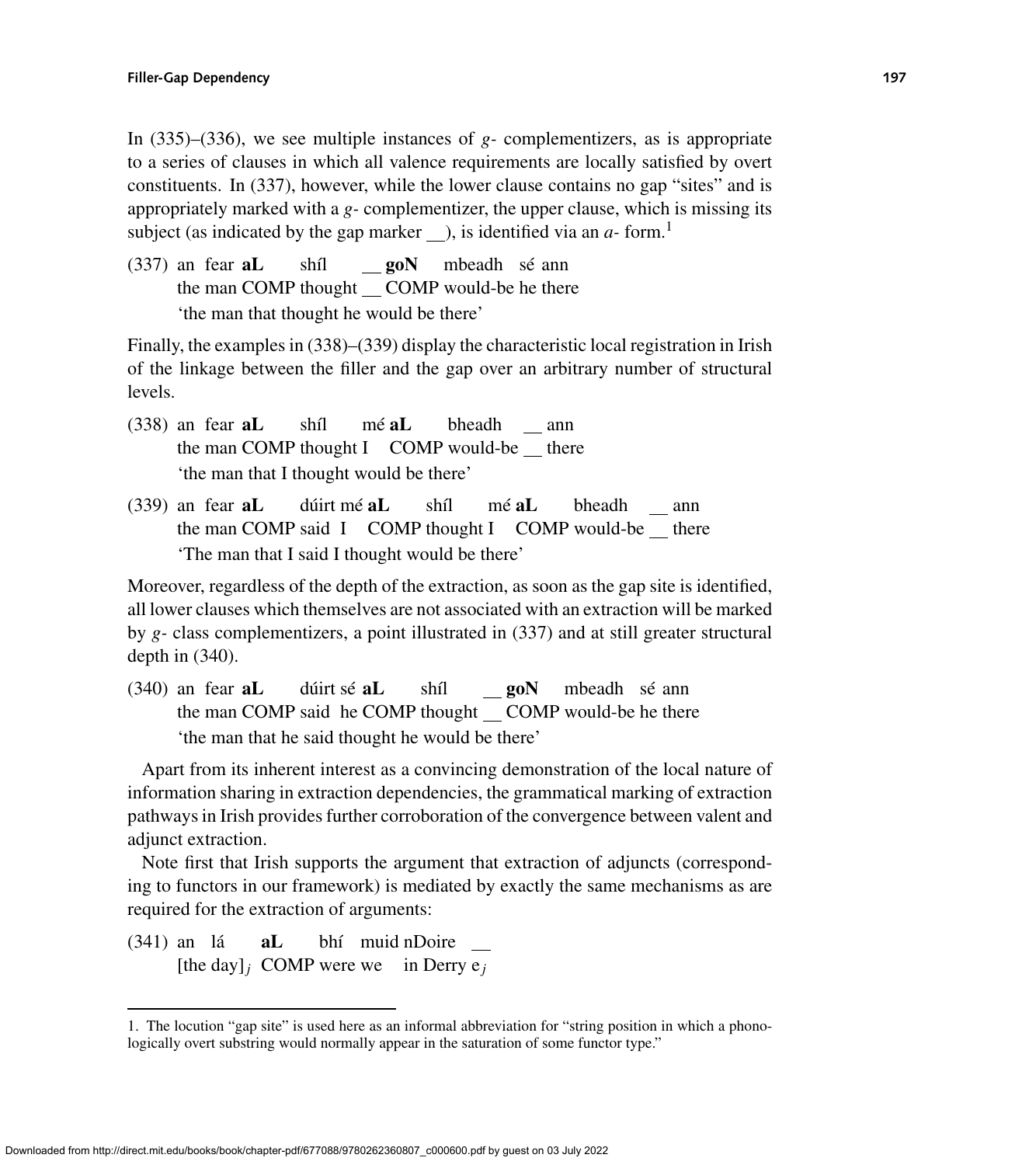'the day we were in Derry'

(342) Cén [which time]<sub>*j*</sub> COMP came they home  $e_j$ uair **aL** tháinig siad na bhaile 'What time did they come home?'

Neither the copula in Irish nor *tháinig* selects a constituent corresponding to a temporal description, but in both of these cases we find a fronting of these modificatory phrases associated with one or more *a-* series complementizers. Similarly, *béarfaí* in (343) does not select a constituent indicating location, but when an adjunct is extracted from a multiply-embedded position, all the clause boundaries between the extraction site and the filler are marked by the *a-* complementizer.

(343) I mBetlehem **aL** in Bethlehem COMP said the prophecies dúirt na targaireachtaí **aL** COMP would-be-born the béarfaí an Slánaitheoir Savior

'It was in Bethlehem that the prophecies said the Savior would be born.'

The data in (341)–(343) establish conclusively that the displacement of adjuncts is mediated by the same mechanism as the displacement of material selected by a head.

But this family of morpho-syntactic patterns presents a major challenge to the Muskens treatment of filler-gap dependencies. Since the history of proof does not correspond to a representational object expressing the description of natural language sentences, there is no obvious locus for the identification of the notion "connectivity pathway" that would be a direct analogue for the appearance of traces in a chain of functional projections at clause boundaries in P&P formulations of these pathways or the appearance of nonempty slash specifications in various avatars of phrase structure grammar, starting with Gazdar et al. (1985) and maintained and applied to the marking of extraction locality in, e.g., Bouma et al. (2001). Since the order of proof steps corresponding to the embedding of material via functor saturations has no comparable standing in the representation language of TLCG, we seem to be at a loss for resources applicable to capturing patterns such as the *goN/aL* alternations in (335)–(342).

#### **7.1.2 Marking Extracted Arguments with a Syntactic Feature**

We first elaborate the analysis of extraction from chapter 2 by adding a syntactic feature for distinguishing extracted and overt phrases. The extraction operator is thus revised to specifically require the missing NP to carry the +*wh* feature:

(344)  $\lambda \sigma$ .what  $\circ \sigma(\boldsymbol{\varepsilon})$ ; **wh**(**obj**); Q[(S[NP<sub>+wh</sub>)

This modest elaboration has an apparently significant technical consequence (which, however, turns out to be a nonissue). Consider a very simple sentence such as (345):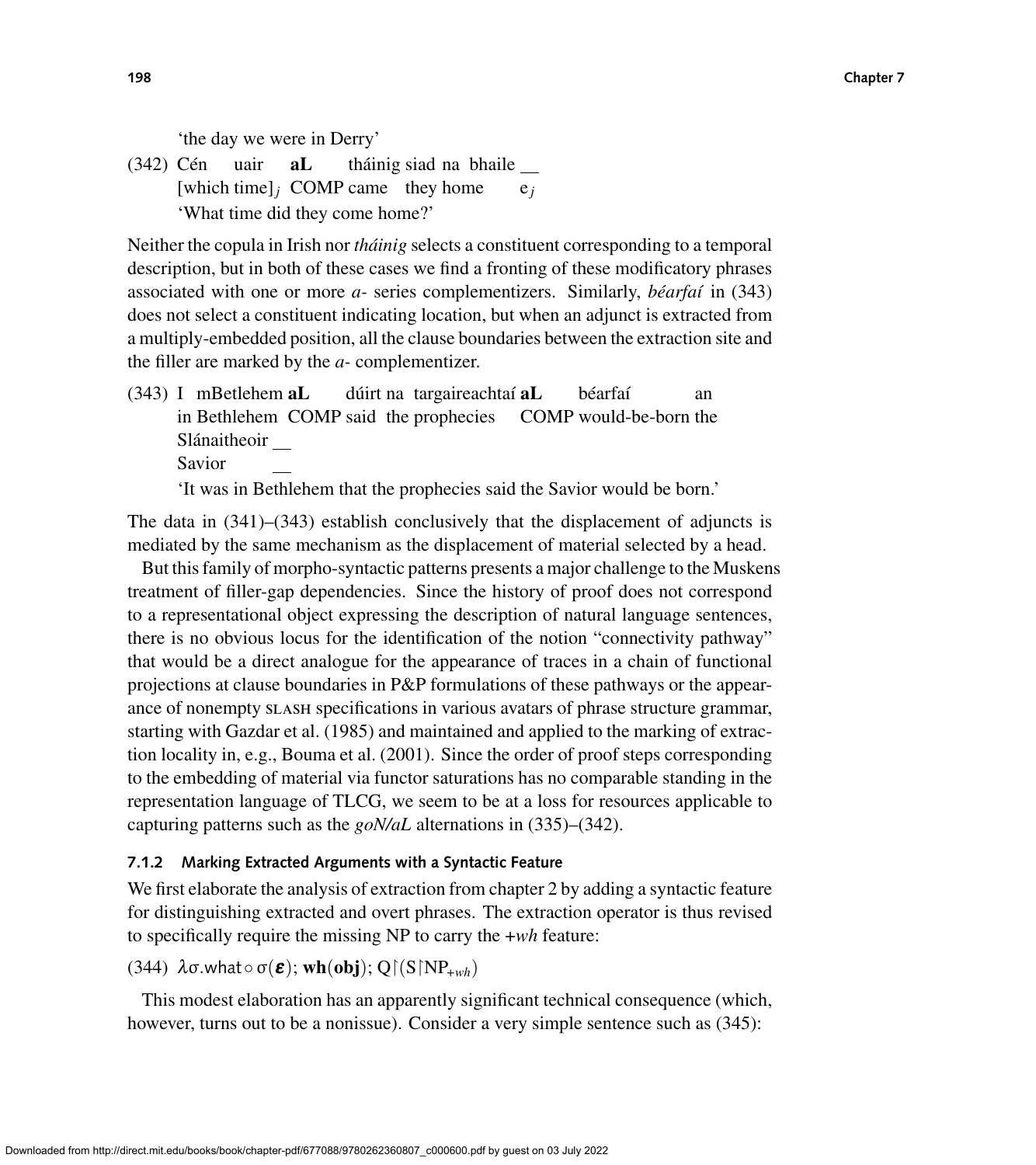(345) I wonder what John ate.

In order to supply a variable whose abstraction can feed the extraction operator (344), we need to saturate *ate* with an NP*+wh* variable. But *eat* can combine with other NPs in non-extraction constructions as well, making the default statement of this verb's syntactic type VP/(NP+*wh* ∨ NP−*wh*). 2

Disjunctive categories have their own inference rules—duals, in a specific sense, of the rules for the conjunctive type constructor  $\land$  discussed in section 6.3—which are independently motivated empirically in the analysis of feature neutralization effects, as discussed in detail in Bayer (1996). We reproduce here the ∨ Introduction rules from Bayer  $(1996)$ :<sup>3</sup>

| $(346)$ a. Left Join Introduction                             | b. Right Join Introduction                                    |
|---------------------------------------------------------------|---------------------------------------------------------------|
| $\frac{a; \mathcal{F}; B}{a; \mathcal{F}; A \vee B} \vee I_l$ | $\frac{a; \mathcal{F}; A}{a; \mathcal{F}; A \vee B} \vee I_r$ |

Using these rules, we can directly prove the lemma (or theorem)  $VP/(NP_{+wh} \vee NP_{-wh})$  $\vdash$  VP/NP<sub>+wh</sub>. The proof is straightforward, completely cognate to that for the elementary theorem in classical propositional logic  $(\phi \lor \psi) \supset \rho \vdash \phi \supset \rho$ :

(i) a. 
$$
((NP_{+p,sg,+wh} \vee NP_{+p,sg,-wh})\S)/(NP_{+p,p,l+wh} \vee NP_{+p,p,l-wh})
$$

b. 
$$
((NP_{-p,sg,\text{-}wh} \vee NP_{-p,sg,\text{-}wh})\backslash S)/(NP_{+p,pl,\text{-}wh} \vee NP_{+p,pl,\text{-}wh})
$$

- c. ((NP+*p,pl,*+*wh* ∨ NP+*p,sg,*−*wh*)\S)/(NP+*p,pl,*+*wh* ∨ NP+*p,pl,*−*wh*)
- d. ((NP+*p,sg,*+*wh* ∨ NP+*p,sg,*−*wh*)\S)/(NP+*p,pl,*+*wh* ∨ NP−*p,pl,*−*wh*)

In (ic), the subject NP has conflicting number specifications, and in (id), the value for the  $p$  (pronominal) feature for the object NP doesn't match.

<sup>2.</sup> We use the notation  $NP_{#wh}$  as an abbreviation for  $NP_{+wh} \vee NP_{-wh}$  throughout the rest of this chapter and chapter 8. Since NP itself is an abbreviation for a fully specified syntactic category in which all feature values are fully specified (cf. A.4 in the appendix), we need to be more precise about what we actually mean by saying that NP<sub>#*wh*</sub> abbreviates NP<sub>+*wh*</sub>  $\vee$  NP<sub>−*wh*</sub>. What we mean here is that the symbol "NP" in the abbreviatory notation NP#*wh* for the disjunctively specified category is to be understood as a *fully specified* NP category (modulo the *wh* feature), such as NP+*p,sg* (assuming that, aside from *wh*, *p* and *sg*/*pl* are the only syntactic features appropriate for NP). Given this assumption, the abbreviatory notation for the transitive verb  $(NP_{\#wh} \ S)/NP_{\#wh}$  can, for example, be instantiated either as (ia) or (ib), but *not* as (ic) or (id):

<sup>3.</sup> Bayer assumes that terms inhabiting conjoined and disjoined types cannot differ in their semantics, regardless of which subtype they belong to. Such signs, in his terminology, reflect a semantically "nonpotent" interpretation of the meet and join connectives, in contrast to Morrill's (1994) treatment, in which  $X \vee Y$ can combine different semantics for *X*,*Y* to yield ordered-pair interpretations. We follow Bayer's analysis for join, taking the semantics of disjoined types to be nonpotent—but, per our analysis of examples such as (316) (from chapter 6), we assume the meet connective to be associated with a semantically potent denotation, whose component meanings are obtained along the lines outlined in Carpenter (1997) for the treatment of "sum" types.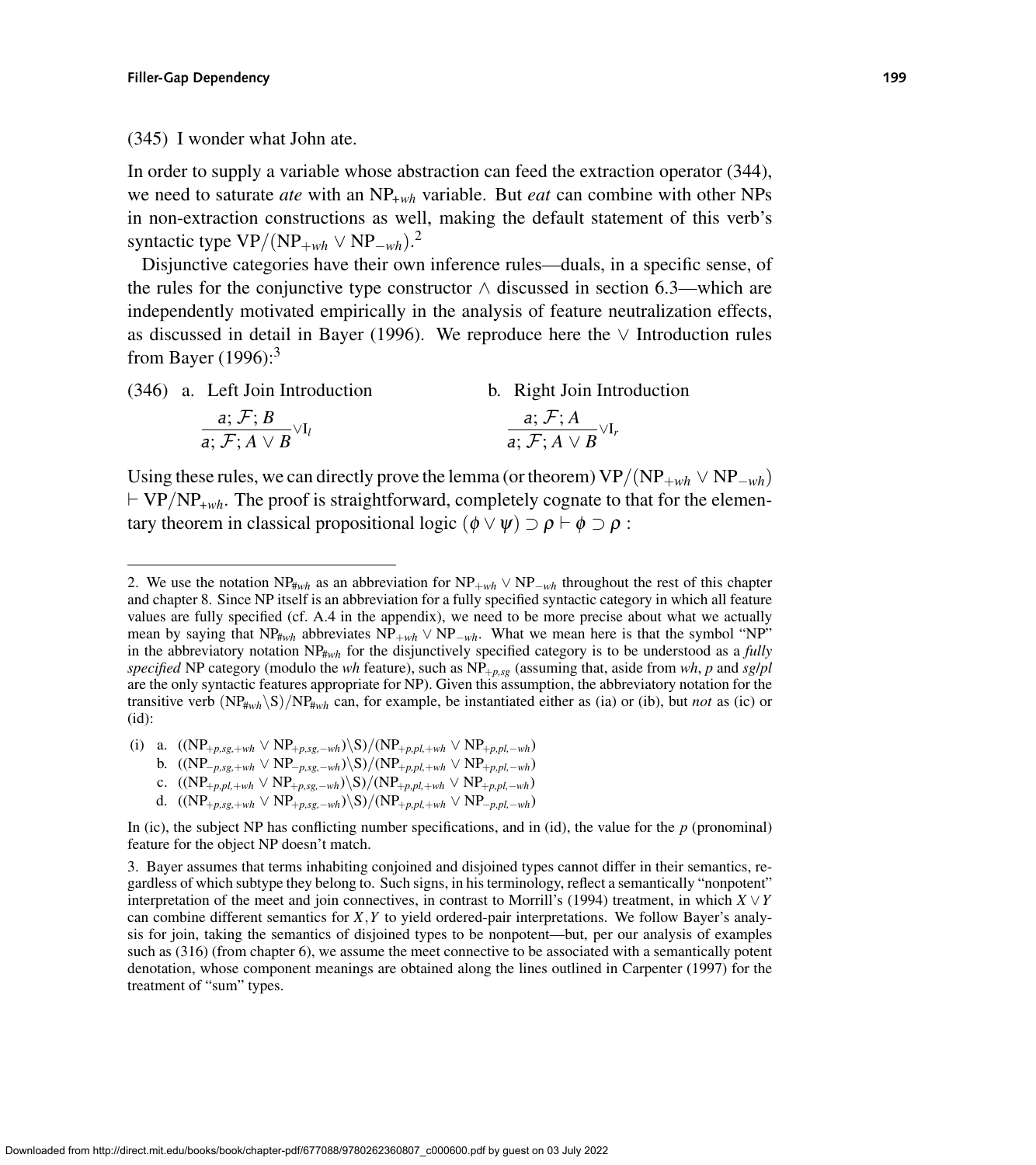(347)  
\n
$$
\frac{[\varphi_0; NP_{+wh}]^1}{k; VP/(NP_{+wh} \vee NP_{-wh})} \frac{[\varphi_0; NP_{+wh}]^1}{\varphi_0; NP_{+wh} \vee NP_{-wh}} / E}
$$
\n
$$
\frac{k \circ \varphi_0; VP}{k; VP/NP_{+wh}} / I^1
$$

This proof can be trivially generalized schematically in the form of  $X||Y \vdash X||Z$  (where  $Z \vdash Y$ ), with *X*, *Y*, *Z* variables over syntactic types and  $\parallel$  a variable over implicational connectives (i.e.,  $/\sqrt{ }$  and  $\upharpoonright$ ). In writing proofs, we suppress the steps explicitly shown in (347) and pretend as if NPs with the *wh* feature specified (either as + or −) can directly saturate NP#*wh* arguments of verbs, as in the following derivation:

(348) 
$$
\frac{\text{ate; eat; VP/NP}_{\text{fwh}} \left[ \varphi_0; x; NP_{+wh} \right]^1}{\text{aite} \circ \varphi_0; \text{eat}(x); VP} \quad \text{john;}
$$
\n
$$
\frac{\text{ate} \circ \varphi_0; \text{eat}(x); VP}{\text{j; NP}_{-wh}} \quad \text{for.} \quad \text{Ato } \sigma(\mathbf{\varepsilon});
$$
\n
$$
\frac{\overline{\lambda \varphi_0.\text{john} \circ \text{ate} \circ \varphi_0; \lambda x.\text{eat}(x)(\mathbf{j}); S}}{\lambda \varphi_0.\text{john} \circ \text{ate} \circ \varphi_0; \lambda x.\text{eat}(x)(\mathbf{j}); S \text{NP}_{+wh} \quad Q \text{[}(S \text{NP}_{+wh})}
$$
\n
$$
\text{what} \circ \text{john} \circ \text{ate} \circ \mathbf{\varepsilon}; \text{wh(obj)}(\lambda x.\text{eat}(x)(\mathbf{j})); Q
$$

#### **7.1.3 Modeling Extraction Pathway Marking**

We now assume a systematic encoding of "level of clausal embedding" by means of a numerical index attached to syntactic categories to keep track of the "extraction pathway" of expressions extracted out of embedded positions. For this purpose, we follow the approach of Pogodalla and Pompigne (2012), who employ this type of feature encoding (formally implemented in terms of subtypes in their formulation) for the purpose of syntactically encoding scope islands.<sup>4</sup> We thus assume the following lexicon for Irish:

(349) a. an;  $\lambda P \cdot i(P)$ ;  $NP_{-wh}^n/N^n$ 

b. 
$$
d\delta
$$
l;  $\lambda x \lambda y$ .**drink**(y)(x);  $(S^n/NP_{\#wh}^n)/NP_{\#wh}^n$ 

- c. ghiseach; **girl**; N *n*
- d. tuische; **water**; N *n*
- e.  $\lambda \sigma_1 \lambda \varphi_1$ .aL  $\circ \sigma_1(\varphi_1)$ ;  $\lambda P.P$ ;  $(S'^{n+1} \lfloor NP^{n+1}_{+wh} \rfloor)$  $(S^n \lfloor NP^n_{+wh} \rfloor)$

<sup>4.</sup> We do not, however, follow Pogodalla and Pompigne (2012) in encoding island constraints as syntactic constraints. See chapter 10 for our view on island constraints, where, following many authors in the recent literature, we take (most of) island constraints to follow from extragrammatical factors such as processing difficulty or prosodic/pragmatic incongruence. However, even assuming island constraints to be essentially extragrammatical, syntactic factors that are relevant for the formulations of such extragrammatical principles need to be captured by some kind of interface conditions making reference to essentially syntactic properties such as levels of clausal embedding. Thus, although we do not literally adopt Pogodalla and Pompigne's (2012) syntactic encoding of (a subtype of) island constraints, the formal machinery that they propose will very likely turn out to be essential in formulating explicitly the relevant interface conditions mediating syntax and other components of grammar (including the online processing component).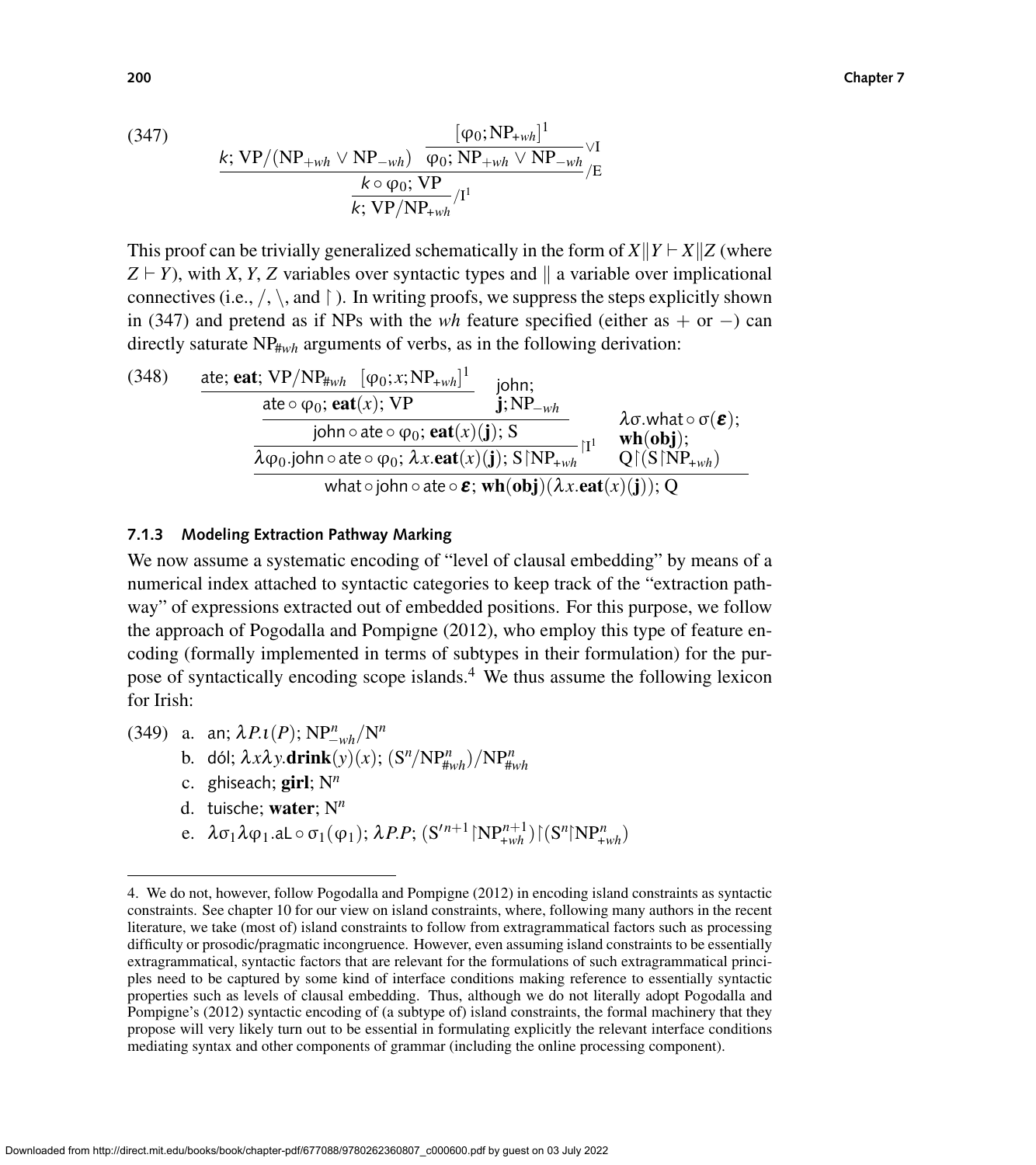f. goN;  $\lambda p.p$ ;  $S'^{n+1}/S^n$  $g$ .  $\lambda \sigma_2 \lambda \varphi_2 \cdot \varphi_2 \circ \sigma_2(\boldsymbol{\varepsilon})$ ;  $\lambda P \lambda Q \lambda y \cdot Q(y) \wedge P(y)$ ;  $(N^n \setminus N^n) \cap (S'^n \cap NP^n_{+wh})$ 

(349g) is the null relativizer that combines the modifying property sign with the nominal predicates (349c) and (349d). With this lexicon, we obtain the following derivation for (350).

(350) An ghirseach aL dól an t-uisce

'the girl that drank the water'



The key point to note here is that the empty relativizer requires both the body of the relative clause and the gap NP to carry the same clause-level index as the modified noun. This requirement can be satisfied by using *aL*, which explicitly passes the gap NP from the lower clause to the higher clause by incrementing the clause-level index of the gap NP by one.

Note in particular that using *goN* instead of *aL* here results in a failed derivation: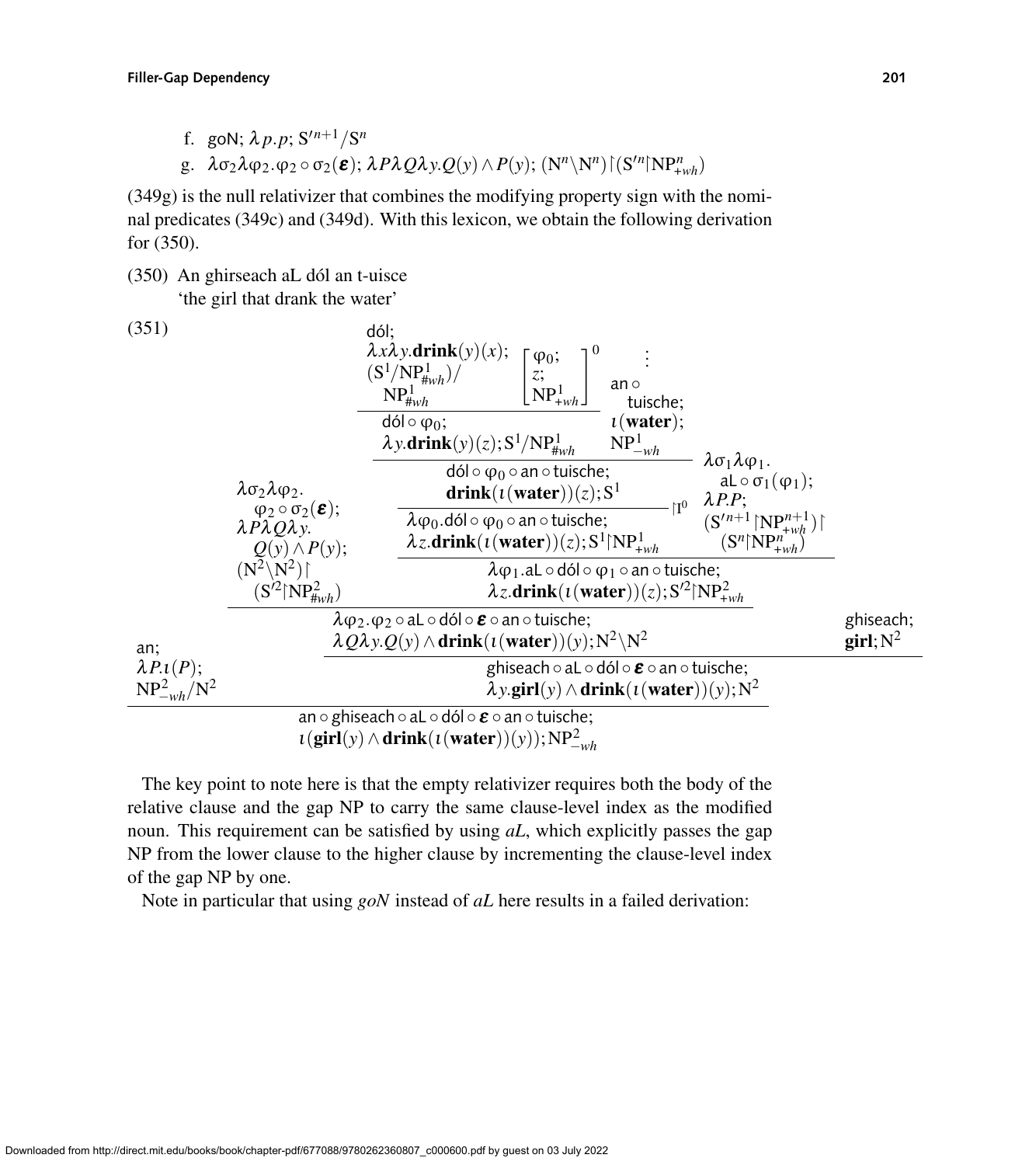(352) :  
\n
$$
\frac{600}{\phi_0 \circ an \circ \text{tuische}}; \frac{\text{drink}(t(\text{water}))(z); S^1 \quad \lambda p.p; S'^{n+1}/S^n}{\lambda p.p; S'^{n+1}/S^n}
$$
\n
$$
\frac{600}{\phi_0 \circ a \circ b \circ b \circ \phi_0 \circ an \circ \text{tuische}}; \frac{\text{drink}(t(\text{water}))(z); S'^2}{\lambda p.p; S'^{n+1}/S^n}
$$
\n
$$
\frac{\lambda \sigma_2 \lambda \phi_2. \phi_2 \circ \sigma_2(\boldsymbol{\epsilon});}{\lambda P \lambda Q \lambda y. Q(y) \wedge P(y);}
$$
\n
$$
\frac{\lambda z. \text{drink}(t(\text{water}))(z); S'^2|NP_{+wh}^1}{\text{FALL}}
$$

*goN* increments the index of the S it selects, but it does not increment the index of the gap NP. The consequence of this is that when the NP*+wh* hypothesis is withdrawn, the resultant expression has a syntactic type that is not compatible with the index requirement imposed by the relativizer.

This analysis entails the multiple appearances of *aL*, and only *aL*, along an extended filler-gap linkage exactly where we find them. Consider the following example from McCloskey (1979):

 $(353)$  an fear **aL** dúirt me **aL** shil me **aL** bheadh \_\_ ann 'The man that I said I thought would be there.'

Assuming the following lexical entries for verbs that take clausal complements in (354), the derivation for (350) now proceeds as in (355)–(358).

(354) a. dúirt;  $\lambda x \lambda p$ .said $(p)(x)$ ; S<sup>*n*</sup>/S<sup>*'n*</sup>/NP<sub>#*wh*</sub> b. shíl;  $\lambda x \lambda p$ .think $(p)(x)$ ;  $S^n/S'^n/NP^n_{\#wh}$ 

In the first stage of the derivation shown in (355), we obtain the innermost appearance of *aL*, corresponding in phrase structure–based approaches to the smallest clause actually "housing" the extraction site:

(355)

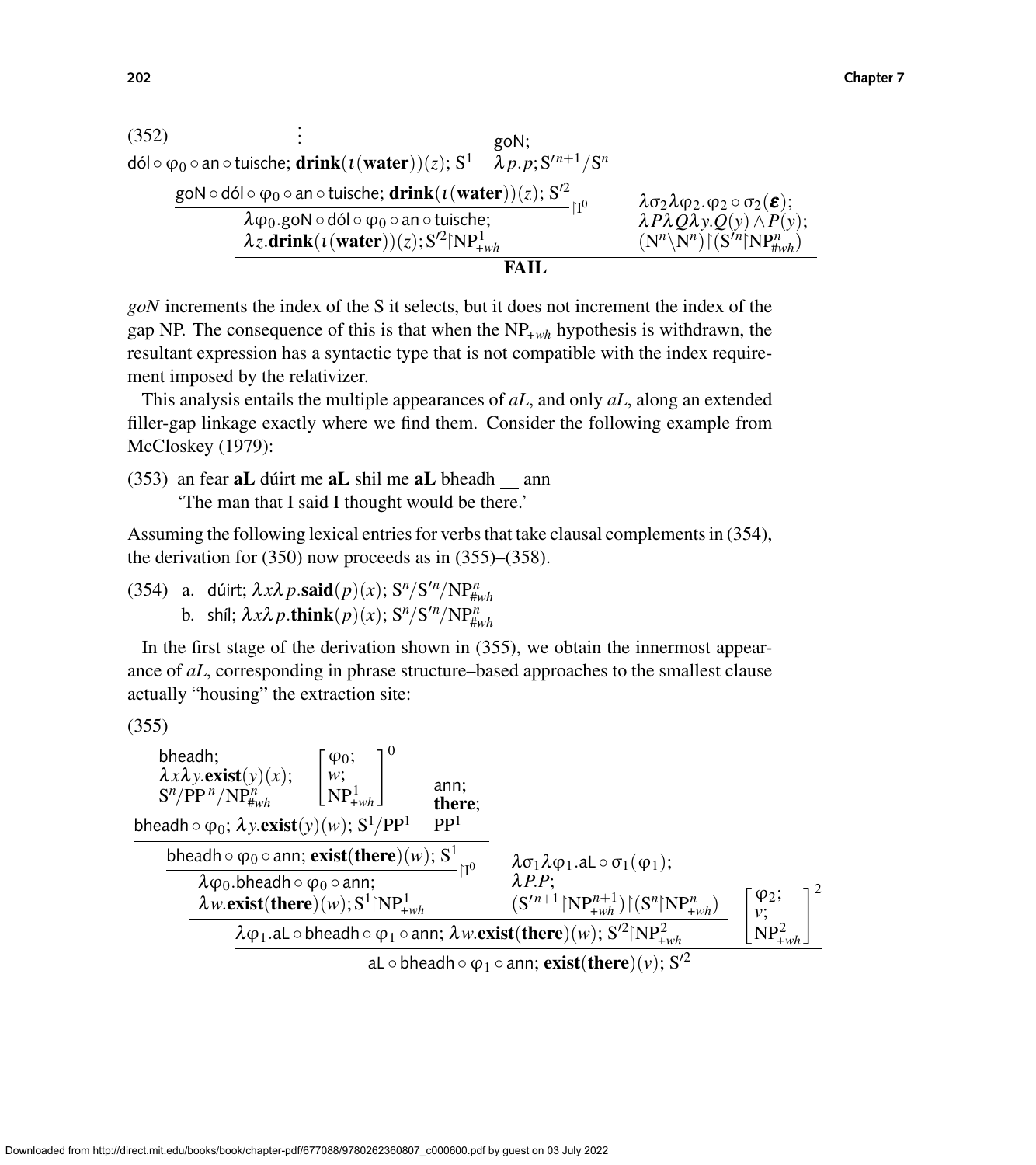At this point, at the penultimate proof step, *aL* has been composed into the clause representing the initial extraction domain. To complete this part of the derivation, we then saturate the resulting SNP sign to make it eligible for selection by *shíl*.

 $(356)$ 

| )O)                                                                                                                                                      | shíl;<br>me:<br>$\lambda x \lambda p$ .think $(p)(x)$ ;<br>1st;<br>$NP_{-wh}^2$<br>$S^n/S'^n/NP_{\#wh}^n$<br>shíl $\circ$ me;<br>$\lambda p$ .think $(p)(1st); S^2/S^2$              |  | aL o bheadh o<br>$\varphi_2 \circ$ ann;<br>exist(there)(v);<br>$S^{\prime 2}$                                                                                                                                 |                                                                        |                      |
|----------------------------------------------------------------------------------------------------------------------------------------------------------|--------------------------------------------------------------------------------------------------------------------------------------------------------------------------------------|--|---------------------------------------------------------------------------------------------------------------------------------------------------------------------------------------------------------------|------------------------------------------------------------------------|----------------------|
|                                                                                                                                                          | shíl $\circ$ me $\circ$ aL $\circ$ bheadh $\circ \varphi_2 \circ$ ann;<br>think(exist(there)(v))(1st); $S^2$                                                                         |  |                                                                                                                                                                                                               | $\lambda \sigma_2 \lambda \varphi_3$ .aL $\circ \sigma_2(\varphi_3)$ ; |                      |
| $\lambda \varphi_2$ shíl $\circ$ me $\circ$ aL $\circ$ bheadh $\circ \varphi_2 \circ$ ann;<br>$\lambda v$ .think(exist(there)(v))(1st); $S^2 NP_{+wh}^2$ |                                                                                                                                                                                      |  | $\lambda P.P;$<br>$(\mathbf{S}'^{n+1}\!\!\upharpoonright\!\!\mathbf{NP}^{n+1}_{\scriptscriptstyle+\!wh})\!\!\upharpoonright\!\! (\mathbf{S}^n\!\!\upharpoonright\!\!\mathbf{NP}^n_{\scriptscriptstyle+\!wh})$ | $\varphi_4$ ;                                                          |                      |
|                                                                                                                                                          | $\lambda \varphi_3$ aL $\circ$ shíl $\circ$ me $\circ$ aL $\circ$ bheadh $\circ \varphi_3 \circ$ ann;<br>$\lambda v$ .think(exist(there)(v))(1st); S <sup>3</sup>  NP <sub>+wh</sub> |  |                                                                                                                                                                                                               |                                                                        | z:<br>$NP^3$         |
|                                                                                                                                                          |                                                                                                                                                                                      |  |                                                                                                                                                                                                               | $\bullet$ . $\prime$ . $\bullet$<br>$\cdots$                           | $\sqrt{2 \times 24}$ |

 $\mathsf{aL} \circ \mathsf{sh} \mathsf{il} \circ \mathsf{me} \circ \mathsf{aL} \circ \mathsf{bhead} \mathsf{h} \circ \phi_4 \circ \mathsf{ann};\, \mathbf{think}(\mathbf{exist}(\mathbf{there})(z))(\mathbf{1st});\, \mathbf{S}'^3$ 

That is, once *shil* has composed into the derivation, we bind the new  $\varphi_2$  variable—thus in effect renewing the abstraction corresponding to the original gap in the first step of the proof. A final iteration of the same proof sequence—in abstract terms,  $\lambda$ -bind a variable, saturate the associated functor, compose the result with a new selector, and then rebind the variable—will yield the final form of the relative clause:

(357) dúirt;

| uulit.<br>$\lambda x \lambda p$ said $(p)(x)$ ;<br>me:<br>1st; $NP_{-wh}^3$<br>$S^n/S'^n/NP^n_{\#wh}$                                                                                                                                         |  | aL $\circ$ shíl $\circ$ me $\circ$ aL $\circ$ bheadh $\circ \varphi_4 \circ$ ann; |  |  |
|-----------------------------------------------------------------------------------------------------------------------------------------------------------------------------------------------------------------------------------------------|--|-----------------------------------------------------------------------------------|--|--|
| dúirt o me; $\lambda p$ said $(p)(1st)$ ; S <sup>n</sup> /S <sup>'n</sup>                                                                                                                                                                     |  | think(exist(there)(z))(1st); $S^3$                                                |  |  |
| dúirt o me o aL o shíl o me o aL o bheadh o $\varphi_4$ o ann;                                                                                                                                                                                |  |                                                                                   |  |  |
| said(think(exist(there)(z))(1st))(1st); $S^3$                                                                                                                                                                                                 |  |                                                                                   |  |  |
| ìT <sup>4</sup><br>$\lambda \varphi_4$ . dúirt $\circ$ me $\circ$ aL $\circ$ shíl $\circ$ me $\circ$ aL $\circ$ bheadh $\circ \varphi_4 \circ$ ann;<br>$\lambda z$ .said(think(exist(there)(z))(1st))(1st); S <sup>3</sup>  NP <sub>+wh</sub> |  |                                                                                   |  |  |

The proof concludes with the linkage among the relative clause, the null relativizer, and the "head" noun of the NP: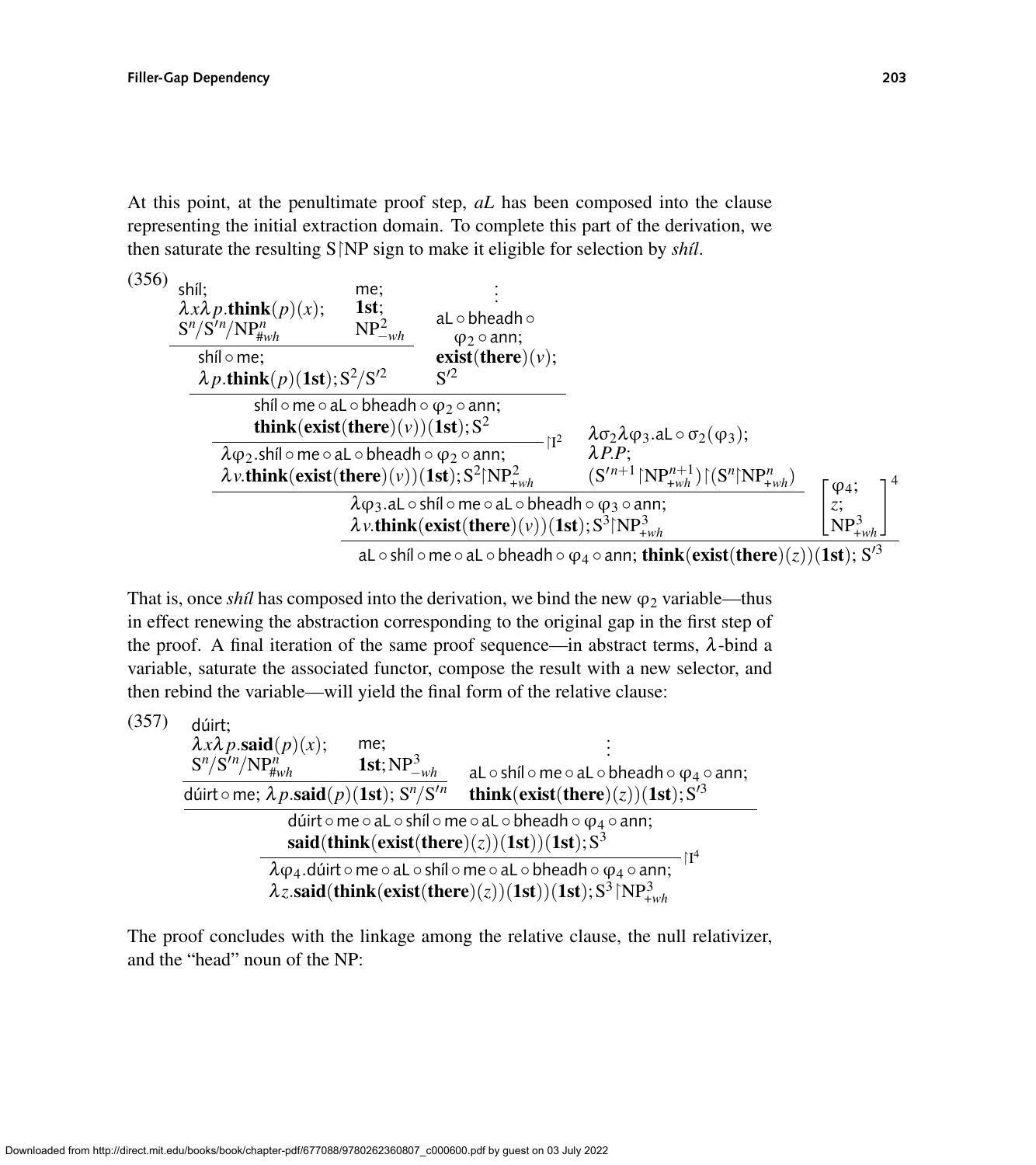| (358)                                                                                                                                                                                                                                                                                                        |                                                                                                                                                                                                                                                      |                                                                                                                             |                                                                                                                                                                                                                                                                                                                                    |                                                                                                                                                                    |  |
|--------------------------------------------------------------------------------------------------------------------------------------------------------------------------------------------------------------------------------------------------------------------------------------------------------------|------------------------------------------------------------------------------------------------------------------------------------------------------------------------------------------------------------------------------------------------------|-----------------------------------------------------------------------------------------------------------------------------|------------------------------------------------------------------------------------------------------------------------------------------------------------------------------------------------------------------------------------------------------------------------------------------------------------------------------------|--------------------------------------------------------------------------------------------------------------------------------------------------------------------|--|
|                                                                                                                                                                                                                                                                                                              |                                                                                                                                                                                                                                                      | $\lambda \sigma_2 \lambda \varphi_5$ .<br>$\varphi_5 \circ \sigma_2(\boldsymbol{\varepsilon});$<br>$\lambda PAQ\lambda y$ . | $\lambda \varphi_4$ . dúirt $\circ$ me $\circ$ aL $\circ$ shíl $\circ$ me $\circ$<br>aL $\circ$ bheadh $\circ \varphi_4 \circ$ ann;<br>$\lambda z$ said (think<br>$(\textbf{exist}(\textbf{there})(z))(1\textbf{st}))(1\textbf{st});$<br>$S^3$ [NP <sup>3</sup> .                                                                  | $\lambda \sigma_1 \lambda \varphi_1$ .<br>aL $\circ$ $\sigma_1(\varphi_1)$ ;<br>$\lambda P.P$<br>$(S'^{n+1}\vert \text{NP}^{n+1}_{\scriptscriptstyle{+wh}}\rceil)$ |  |
|                                                                                                                                                                                                                                                                                                              | fear;                                                                                                                                                                                                                                                | $Q(y) \wedge P(y);$<br>$(N^n\backslash N^n)$<br>$(S^{\prime n} \text{NP}_{+wh}^n)$                                          | $\lambda \varphi_4$ .aL $\circ$ dúirt $\circ$ me $\circ$<br>aL $\circ$ shíl $\circ$ me $\circ$ aL $\circ$ bheadh $\circ \varphi_4 \circ$ ann;<br>$\lambda z$ .said(think(exist(there)(z))(1st))(1st); S <sup>4</sup>  NP <sub>+wh</sub>                                                                                            |                                                                                                                                                                    |  |
| an;                                                                                                                                                                                                                                                                                                          | man;<br>N <sup>4</sup>                                                                                                                                                                                                                               |                                                                                                                             | $\lambda \varphi_5.\varphi_5 \circ \text{al} \circ \text{d} \varphi$ or $\text{al} \circ \text{al} \circ \text{sh} \varphi$ or $\text{al} \circ \text{al} \circ \text{b}$ headh $\circ \varepsilon \circ \text{ann}$ ;<br>$\lambda Q\lambda y. Q(y) \wedge$ said(think(exist(there)(y))(1st))(1st); N <sup>4</sup> \N <sup>4</sup> |                                                                                                                                                                    |  |
| $\lambda P \cdot \iota(P);$<br>$NP_{-wh}^4/N^4$                                                                                                                                                                                                                                                              | fear $\circ$ aL $\circ$ dúirt $\circ$ me $\circ$ aL $\circ$ shíl $\circ$ me $\circ$ aL $\circ$ bheadh $\circ$ $\bm{\mathcal{E}}$ $\circ$ ann;<br>$\lambda y.$ man(y) $\wedge$ said(think(exist(there)(y))(1st))(1st); N <sup>4</sup> \N <sup>4</sup> |                                                                                                                             |                                                                                                                                                                                                                                                                                                                                    |                                                                                                                                                                    |  |
| an $\circ$ fear $\circ$ aL $\circ$ dúirt $\circ$ me $\circ$ aL $\circ$ shíl $\circ$ me $\circ$ aL $\circ$ bheadh $\circ$ $\epsilon$ $\circ$ ann;<br>$\iota(\lambda y.\textbf{man}(y) \wedge \textbf{said}(\textbf{think}(\textbf{exist}(\textbf{there})(y))(\textbf{1st}))(\textbf{1st}));\text{NP}_{-wh}^4$ |                                                                                                                                                                                                                                                      |                                                                                                                             |                                                                                                                                                                                                                                                                                                                                    |                                                                                                                                                                    |  |

Note further that examples such as those in  $(359)$  are correctly predicted to be impossible on this analysis:

- (359) a. \*an fear  $aL$  duiirt me  $aL$  shil me  $g_0N$  bheadh  $\quad$  ann 'The man that I said I thought would be there.'
	- b. \*an fear **goN** duiirt me **aL** shil me **aL** bheadh ann 'The man that I said I thought would be there.'

In the case of (359a), *goN* will combine with a clause containing a hypothesized  $NP_{+wh}^1$ , shifting the index of that clause to 2, and the *shíl* clause will maintain this index on the resulting S', as will *dúirt*. In order to combine with *aL*, however, the original  $NP_{+wh}^1$ hypothesis at the "bottom" will have to be withdrawn from the *dúirt* clause, yielding an argument of the form  $S^2|NP^1_{+wh}$ —an unacceptable argument type for *aL*, which requires the same index on both argument and yield. More generally, anytime *goN* appears between a filler and a gap, it will have been necessary to saturate the functor corresponding to the gap with an NP (or other filler type) at the same index level as its selector, since *goN* requires a complete S to combine with. But any *aL* higher up requires an  $S/NP$  category where the argument and the result share the same index value. This will be impossible, since once the hypothesized NP that saturated the *goN* clause is withdrawn, the result—due to the index effect of *goN*—will be a constituent of the form  $S^n|NP^m$  with  $n > m$ . If the hypothesis is withdrawn at the very top of the dependency, as in (359b), then the result will fail for essentially the same reason, since not just *aL* but the relativizer and all *wh* terms require arguments of the form  $S^n|NP^n$ .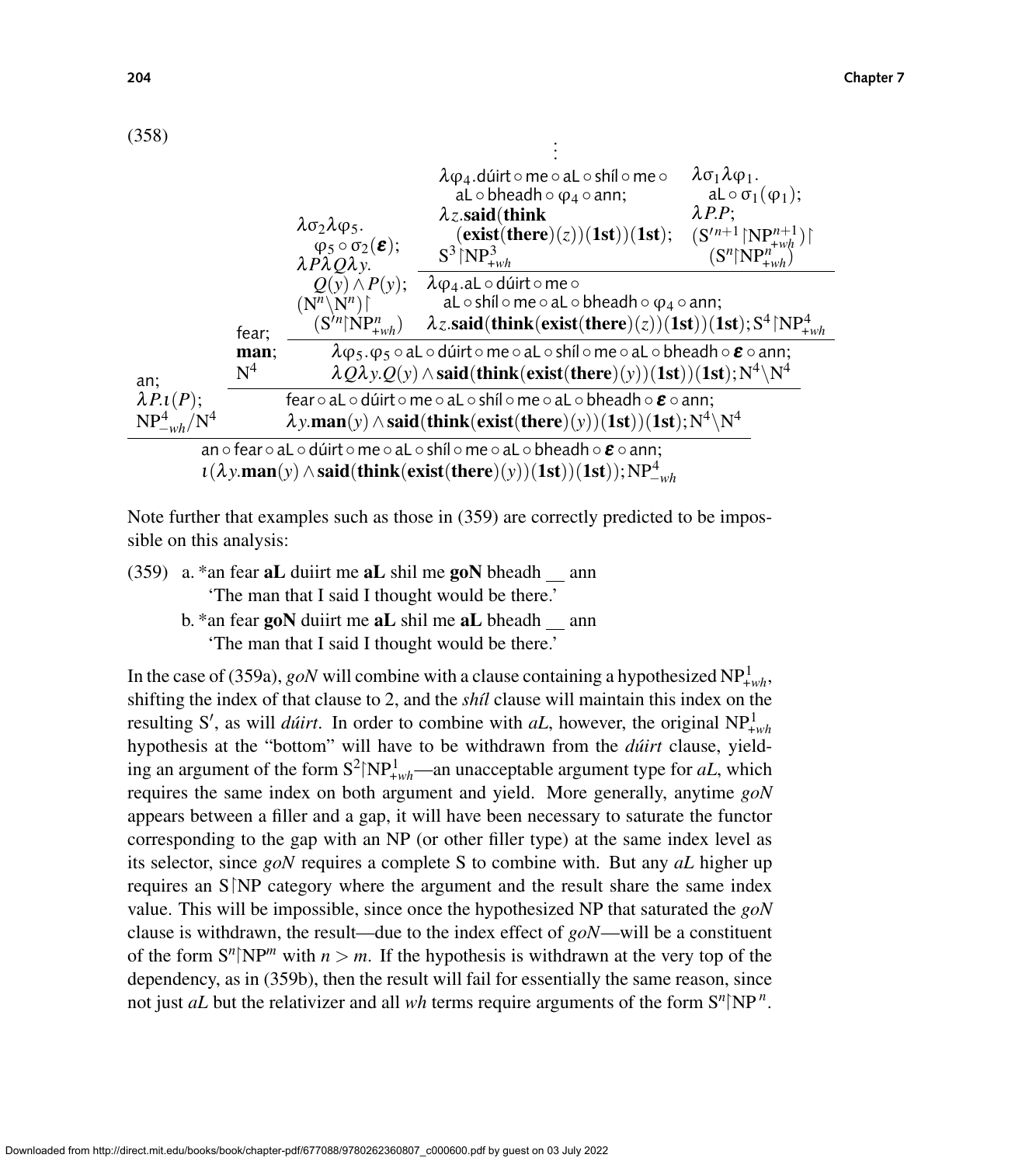Thus *goN* is blocked from any appearance between a filler and a "gap," and it is also obvious that *aL* will be blocked in any context where there is no extraction dependency (note that the "missing" NP in the lexical specification for *aL* is specifically marked as +*wh*). The complementarity between *goN* and *aL*, and the mandatory appearance of *aL* at every point along a filler gap pathway, thus follows directly. For if *aL* is missing at some point, then the string in question will be typed  $S^n|NP^n$ , rather than the  $S'^n|NP^n$ required of arguments to Irish predicates seeking clausal complements. Hence *aL* is obligatory in each clausal sign along the extraction pathway, just as *goN* is obligatory for clauses in nonextraction constructions.<sup>5</sup>

#### **7.2 Linearity of the Underlying Logic and the Treatment of Parasitic Gaps**

Multiple-gap phenomena (of which parasitic gaps are an instance) perhaps pose a somewhat more serious issue for the treatment of extraction in terms of the linear implication connective  $\upharpoonright$  as the key device for mediating the linkage between the filler and the gap. While extraction pathway marking can be modeled by encoding the level of clause embedding via a syntactic feature (a mechanism which can potentially be retooled for other purposes along lines briefly discussed above), the fact that at least in some languages (including English) a single filler can correspond to multiple gaps simultaneously, as in the following parasitic gap examples in English, seems to be directly at odds with the assumption that the underlying logic for the combinatoric component of natural language grammar is resource-sensitive linear logic.

- (360) a. This is the article that John filed without reading .
	- b. Peter is a guy who even the best friends of tend to avoid hanging around with .

Unlike the possibilities available in classical logic, in which  $A, A \rightarrow (A \rightarrow B) \vdash B$  is a valid theorem (by using the minor premise *A* twice in Modus Ponens), in linear logic, the corresponding inference  $A, A \rightarrow (A \rightarrow B) \vdash B$  is *not* a theorem since reuse of a resource is not an option. But if we model the extraction phenomena via hypothetical reasoning, along the lines of Muskens (2003), the derivation for multiple-gap sentences would seem to necessarily correspond to the unavailable theorem in linear logic.

Does this mean, after all, that the implication connective mediating long-distance dependencies in English (and other languages that allow for multiple-gap constructions)

<sup>5.</sup> Readers familiar with the syntax-semantics interface presented in Gazdar et al. (1985) will find our analysis of "extraction pathway marking" as the clause-by-clause saturation and rebinding of the variable associated with the prosodic gap site rather familiar: it is simply the TLCG version of the way Gazdar et al. treated filler-gap interpretation as the semantic correspondent of the slash feature's locally mediated distribution through all clause levels separating fillers from their matching gap sites.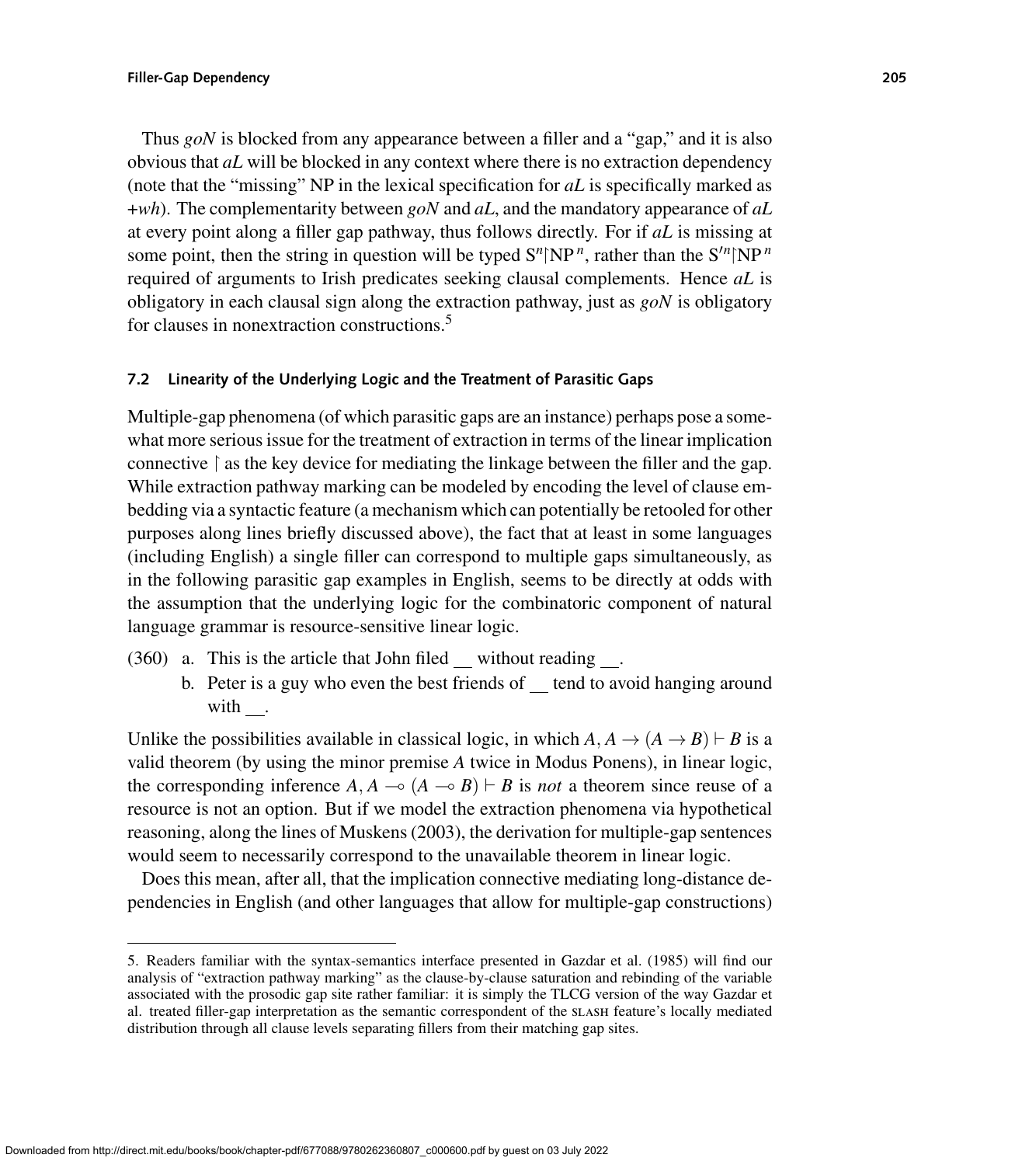is *not* linear? Some authors have indeed drawn this conclusion and have proposed analyses which explicitly reject linearity, at least in contexts in which multiple gaps are licensed in extraction constructions. The most recent and the most detailed proposal embodying this idea can be found in Morrill (2017). Here, we opt for a less radical departure from the assumption of linearity, not because we find the extensive revision of the underlying logic undertaken by Morrill (2017) implausible, but merely because we wish to remain agnostic about this potentially quite deep and fundamental question that has direct ramifications to the architecture of the syntax-semantics interface. For this reason, we sketch below a lexical operator–based analysis of parasitic gaps in English which retains the linearity of the underlying logic and introduces resource duplication via an empty operator that is associated with a nonlinear term as its semantic translation. We then formulate our account of the Kennedy ellipsis/extraction paradigm in the next chapter on the basis of this analysis of parasitic gaps.<sup>6</sup>

We can overcome the technical difficulty noted above by positing a lexical operator that introduces multiple tokens of a variable which are "pre-bound," along the lines of  $(361):$ <sup>7</sup>

(361)  $\lambda \sigma_1 \lambda \sigma_2 \lambda \varphi \cdot \sigma_2(\varphi) \circ \sigma_1(\varphi);$  $\lambda R\lambda g\lambda x.R(x)(g(x));$ (SNP<sub>+wh</sub>)(NP<sub>-wh</sub>|NP<sub>+wh</sub>)((NP<sub>-wh</sub>\S)MP<sub>+wh</sub>)

<sup>6.</sup> As will become clear in the next chapter, the only crucial assumption for our analysis of the Kennedy paradigm is that the "existence" of a gap within an "elided" VP is marked in the syntactic category of the latter. In order to see whether our analysis carries over to other TLCG approaches, detailed assumptions about how exactly the analyses of ellipsis and extraction interact with one another in each approach needs to be spelled out. This is of course not a trivial task, but we believe that a translation of our analysis to other TLCG approaches (including Morrill [2017]) should be mostly straightforward, since the encoding of extracted elements in the category of linguistic signs is a property that is for the most part orthogonal to the question of whether the implicational connective employed is linear or not. In any event, regardless of what conclusion one draws on the linearity issue, we take the Kennedy paradigm to be one of the empirical criteria for judging the adequacy of an analysis of extraction phenomena (in particular, the licensing of multiple gaps) in English.

<sup>7.</sup> This operator, on its own, licenses parasitic gaps in the subject position only. In order to license parasitic gaps in adjunct clauses, a second, separate operator is needed. One might object to this type of analysis on the ground that it fails to capture parasitic gaps in the two environments via a uniform mechanism. However, it is questionable whether a uniform analysis is desirable to begin with. Culicover (1999, 179– 181) notes that "there appear to be many languages that have *without*-parasitic gaps and parasitic gaps in adjuncts, but lack parasitic gaps in subjects," giving Spanish and German as two such languages. We therefore take the need for separate operators for adjunct and subject parasitic gaps to be well supported empirically. Questions, however, remain regarding the much larger issue of how to deal with a wider range of multiple-gap phenomena in Hybrid TLCG. We can find in English a variety of other multiple-gap/singlefiller constructions, including "parasitic" gaps in adjuncts, ATB extraction in coordination, the "symbiotic" gaps pointed out in Levine and Sag (2003), and cases such as (i), where both gaps are in extractable positions within a single VP:

<sup>(</sup>i) Which people<sub>*i*</sub> did you show pictures of  $\mu$  to  $\mu$ <sup>?</sup>

We leave it for future work to extend our analysis to such cases.